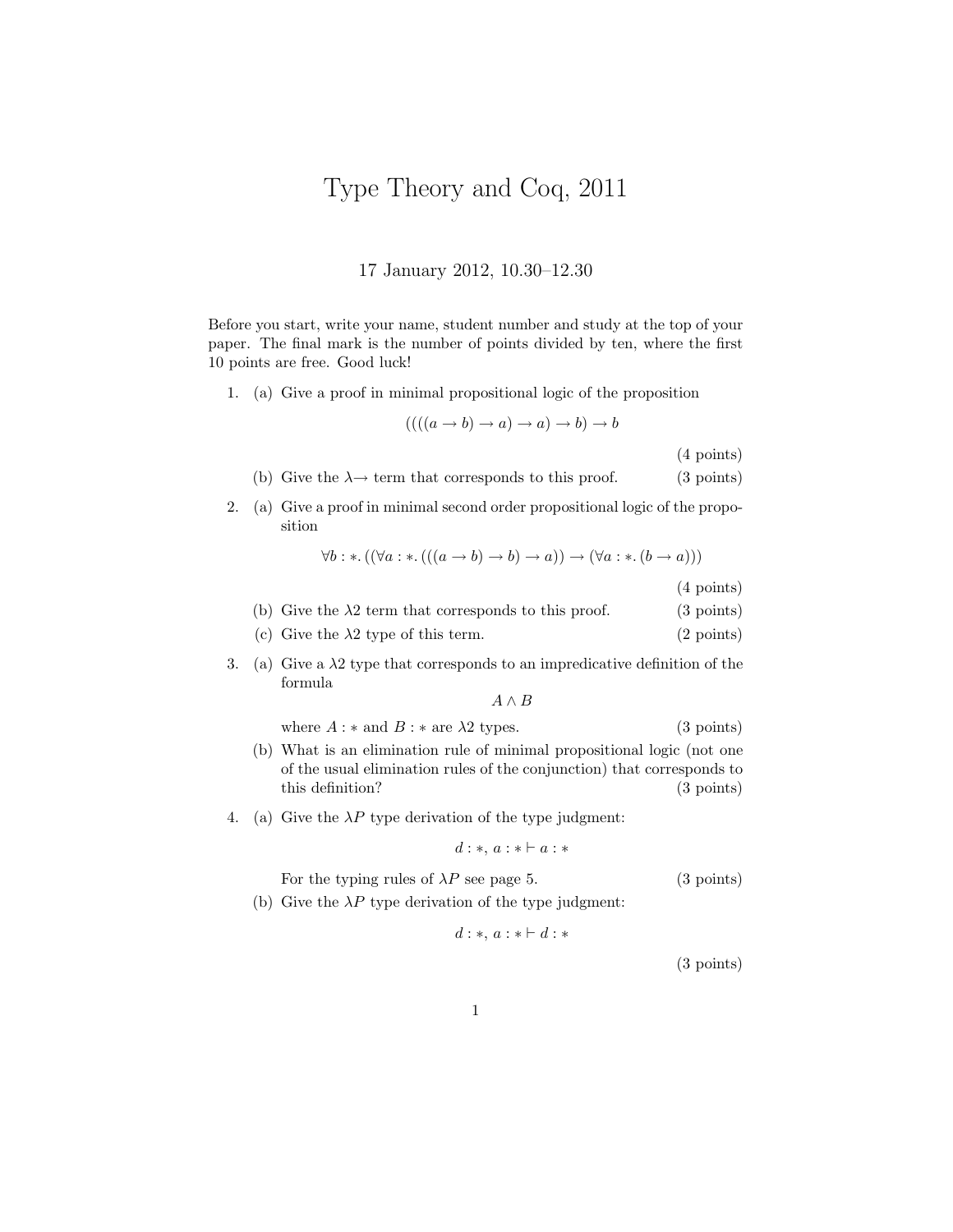(c) Give the  $\lambda P$  type derivation of the type judgment:

$$
d:*, a: * \vdash (a \rightarrow \Pi x : d, a): *
$$

You may replace subderivations for the judgments from the previous two exercises by dots. (Hint: it might be efficient not to postpone weakening until the end.) (4 points)

- (d) Give a  $\lambda P$  term that inhabits the type that is typed by this last judgment. (3 points)
- (e) What is the proposition of minimal first order predicate logic that corresponds to this type, if we take  $d$  to be the domain of quantification, and  $\alpha$  to be a proposition? (2 points)
- 5. (a) Give the Coq notation for the expression:

$$
\lambda x:A.M
$$

What is the motivation for this Coq notation? (2 points)

(b) Give the Coq notation for the expression:

$$
\Pi x:A.B
$$

| What is the motivation for this Coq notation? | $(2 \text{ points})$ |
|-----------------------------------------------|----------------------|
|-----------------------------------------------|----------------------|

- (c) What are the Coq counterparts of the sorts  $*$  and  $\square$ ? (3 points)
- (d) What are the types in the  $\lambda$ -cube of  $*$  and  $\square$ ? (2 points)
- (e) What are the types of the Coq counterparts of these sorts?

(3 points)

6. Consider the following six types

```
\Pi x : a.b\Pi x : a.p x\Pi a : * b\Pi a : \ast . a\Pi x : a.*Πa : ∗. ∗
```
in which  $a : *, b : *$  and  $p : a \rightarrow *$ .

- (a) Which of these types can also be written with  $\rightarrow$  notation, instead of using Π? For the types that can be written that way, write them using  $\rightarrow$  notation. (3 points)
- (b) Which of these types are allowed in  $\lambda \rightarrow ?$  (You do not have to give explanations, and no type derivations are required.) (2 points)
- (c) Which of these types are allowed in  $\lambda P$ ? (You do not have to give explanations, and no type derivations are required.) (3 points)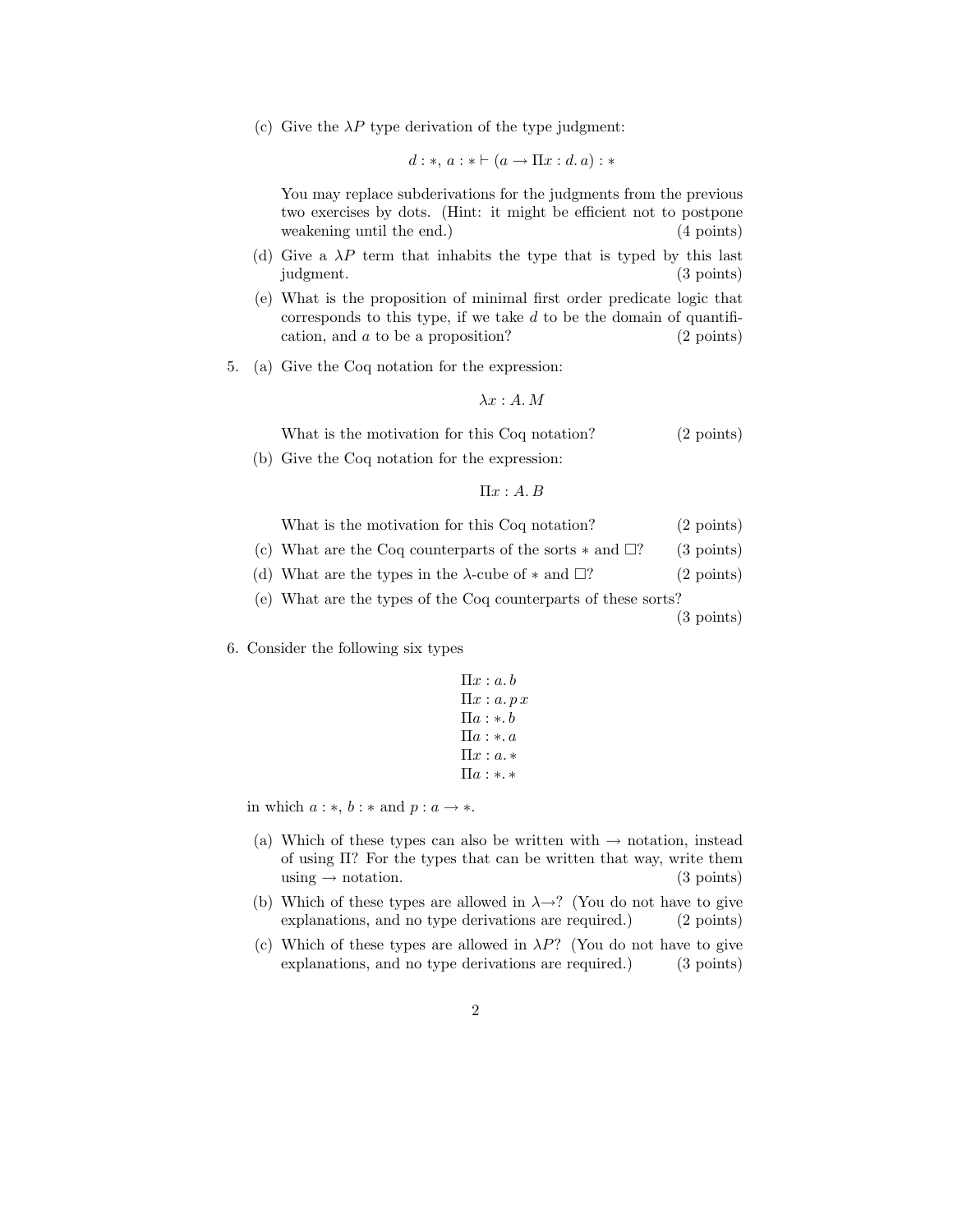| (d) Which of these types are allowed in $\lambda$ 2? (You do not have to give |                      |
|-------------------------------------------------------------------------------|----------------------|
| explanations, and no type derivations are required.)                          | $(3 \text{ points})$ |
|                                                                               |                      |

(e) What are the types of these six types in the  $\lambda$ -cube? (3 points)

7. (a) Give an inductive Coq definition of a type

boollist : Set

of lists of Booleans, where the Coq type of Booleans is called bool. (3 points)

- (b) Give the induction principle for the type that you defined. (3 points)
- (c) Give a recursive Coq definition of a function

andblist : boollist -> bool

that takes the conjunction of all the Booleans in the list. You can use the following functions:

> true : bool false : bool andb : bool -> bool -> bool

> > (4 points)

8. (a) For a natural number n we define a sequence  $a_i$  as follows:

 $a_0 = n$  $a_{i+1} = \begin{cases} a_i/2 & \text{if } a_i \text{ is even} \\ 2 \text{ and } a_i \text{ is odd} \end{cases}$  $3a_i + 1$  if  $a_i$  is odd

For example, for  $n = 3$ , this sequence is 3, 10, 5, 16, 8, 4, 2, 1, 4, 2, 1, ... Define an inductive Coq predicate

seq : nat -> nat -> nat -> Prop

where

seq n i a

expresses that  $a_i$  from the sequence corresponding to the number n.

You can use Leibniz equality, numerals, logical operations and the functions:

> S : nat -> nat plus : nat -> nat -> nat mult : nat -> nat -> nat even : nat -> Prop

(5 points)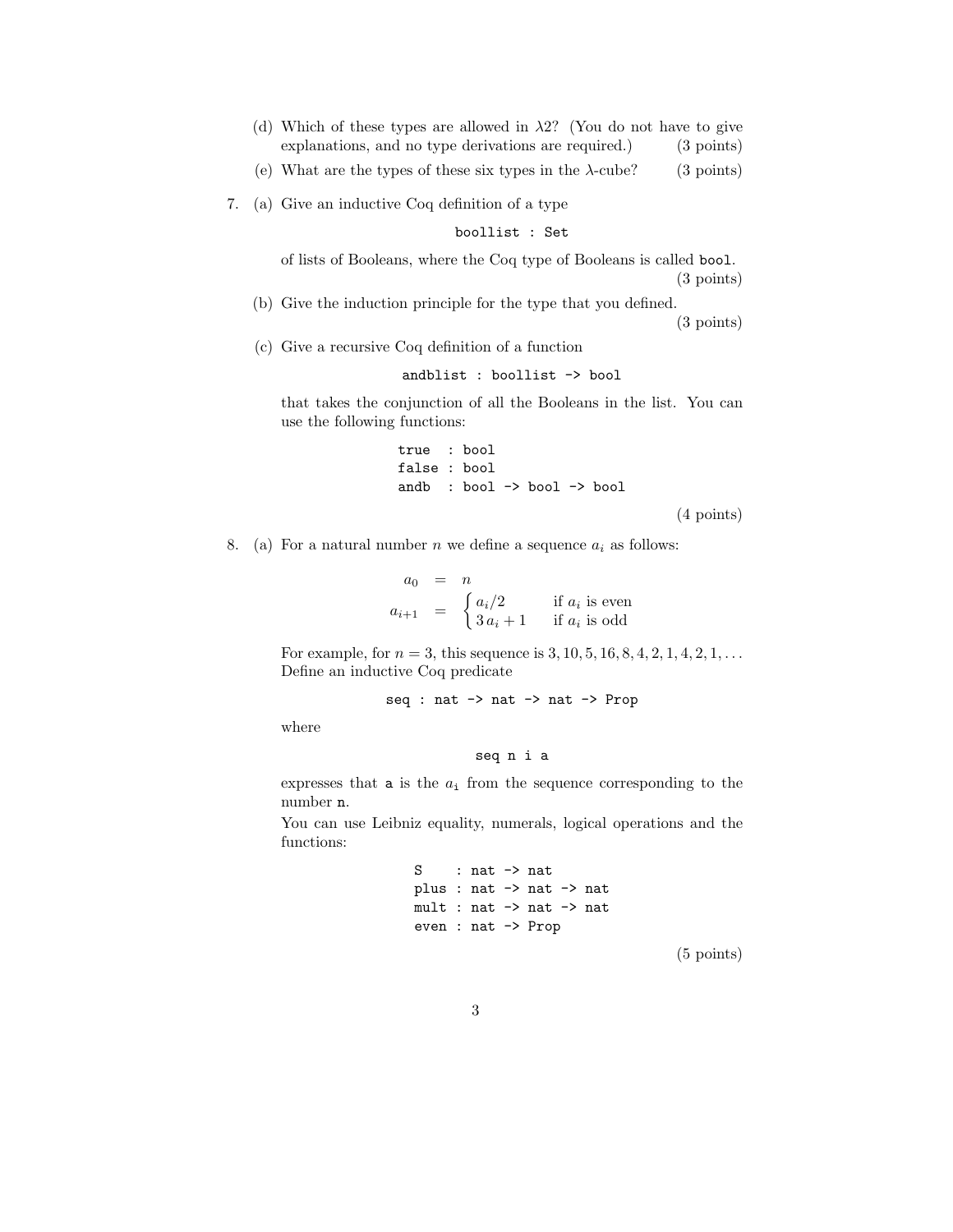(b) A natural number is called convergent if it is 0, or if its sequence contains the number 1. Using the predicate from the previous exercise, give a Coq definition of a predicate

convergent : nat -> Prop

that says that its argument is convergent. (3 points)

- (c) Using the predicate from the previous exercise, define a Coq formula that states that all natural numbers are convergent. (2 points)
- 9. (a) Give a natural deduction proof in classical minimal propositional logic with disjunction of the proposition

$$
(\neg\neg a \rightarrow a) \vee \bot
$$

where we used the abbreviation  $\neg A := A \rightarrow \bot$ . For the rules of this logic see page 6. It is sufficient to give the proof without the  $\Gamma$  and  $\Delta$  contexts, i.e., in the style that is used for logic in Femke's course notes. You may also omit the names of the rules. (Hint: there is a proof that does not use the  $E\vee$  rule and ends with an *activate* rule.) (4 points)

(b) Give the term in the  $\lambda \mu$ + calculus that corresponds to this proof. For the rules of this calculus see also page 6. (3 points)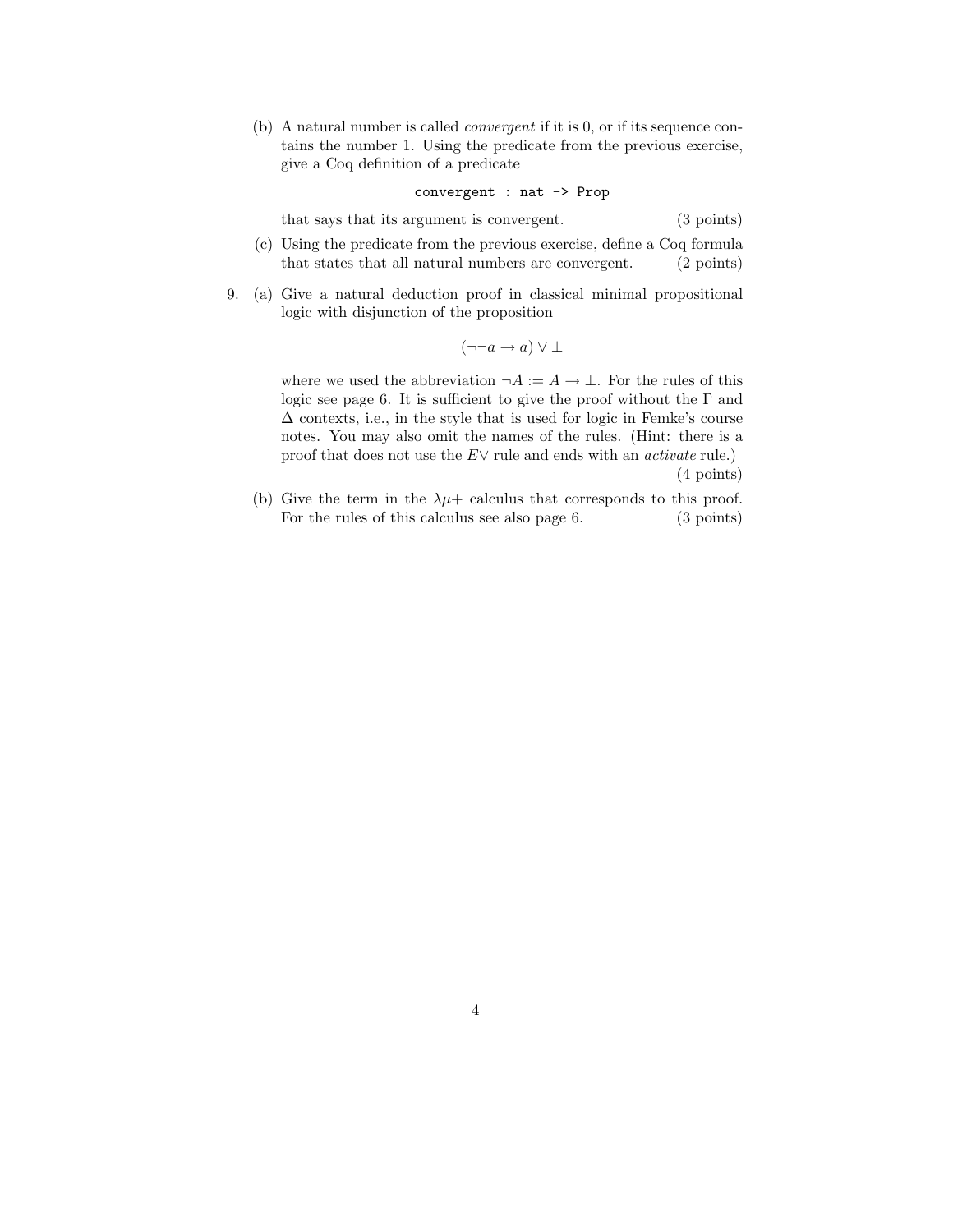## Typing rules of the calculi  $\lambda P$  and  $\lambda 2$

In these rules the variable s ranges over the set of sorts  $\{*, \Box\}$ . The product rule differs between  $\lambda P$  and  $\lambda 2.$ 

axiom

|                       | $\vdash *:\square$                                                                                              |
|-----------------------|-----------------------------------------------------------------------------------------------------------------|
| variable              | $\Gamma\vdash A:s$<br>$\Gamma, x:A \vdash x:A$                                                                  |
| weakening             | $\Gamma \vdash A:B \qquad \Gamma \vdash C:s$<br>$\Gamma, x : C \vdash A : B$                                    |
| application           | $\Gamma \vdash M : \Pi x : A. B \qquad \Gamma \vdash N : A$<br>$\Gamma \vdash MN : B[x := N]$                   |
| abstraction           | $\Gamma,\,x:A \,\vdash\, M:B \qquad \Gamma \,\vdash\, \Pi x:A.B:s$<br>$\Gamma \vdash \lambda x:A.M : \Pi x:A.B$ |
| product $(\lambda P)$ | $\Gamma \vdash A : * \quad \Gamma, x : A \vdash B : s$<br>$\Gamma \vdash \Pi x : A.B : s$                       |
| product $(\lambda 2)$ | $\Gamma \vdash A : s \quad \Gamma, x : A \vdash B : *$<br>$\Gamma \vdash \Pi x:A.B: *$                          |
| conversion            | $\frac{\Gamma\,\vdash\, A:B\qquad \Gamma\,\vdash\, B':s}{\Gamma\,\vdash\, A:B'}\, \text{ where } B=_{\beta} B'$ |